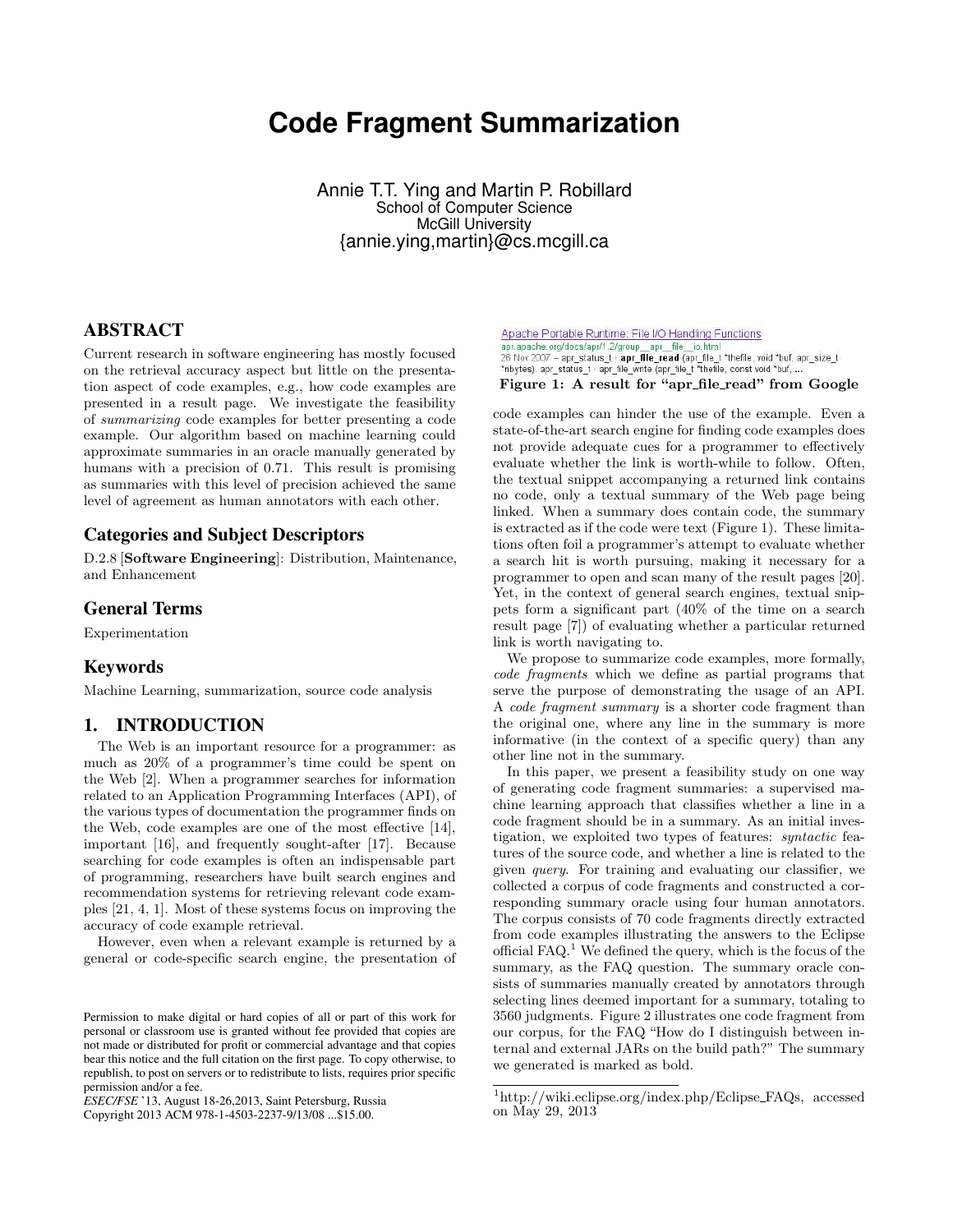

Figure 2: A code fragment summary (in bold)

We found promising evidence in the feasibility of generating code fragment summaries using a machine learning approach with light-weight features, with a precision of 0.71 when we allowed summaries to be of the same length as the oracle. This level of precision were as similar to humangenerated summaries as summaries generated by different humans to each other. Our syntactic and query-related features are fast to generate (0.09s per code fragment), making it possible to deploy in a real search engine and other software engineering settings. This simple algorithm will serve as a baseline, as we develop more sophisticated code fragment summarization approaches.

# 2. RELATED WORK

The closest work to ours is a system by Kim et al [11] that augments API documentation with code example summaries. The component of their system responsible for summarization resembles our tool, also using syntactic and query features, though without the use of machine learning. Our summarizer differs in the purpose: their approach is meant for summarizing multiple results from a code search engine, such as Koders, whereas our algorithm works on summarizing any single code fragments.

Mica [20] and Assieme [9] are examples of the line of work aiming at augmenting search engines. Mica aims at helping a programmer evaluate whether a search hit from a general search engine contains the relevant API elements, and for Assieme, relevant code examples. Mica works by augmenting the search result page with API methods, classes and field names that are contained in Web pages linked by the search hits. Assieme extracts the code examples from the returned Web pages as the result and displays various statistics and links to the API elements. Assieme attempts to better adapt a general search engine to code search by expanding a programmer's query on a general search engine with programming language keywords. Our system differs in that instead of simply displaying all the API elements (in Mica's case) or the code fragments (in Assieme's case) contained in a Web page linked by the search hits, we summarize code fragments contained in the Web page to improve on the often inadequate textual snippets provided by general search engines.

Researchers have proposed many code example search engines (e.g., Strathcona [10], SNIFF [5], Sourcerer [1], and a recent system by Buse and Weimer [4]) and code completion tools (e.g., the Intelligent Code Completion system [3]). Most of these systems attempt to synthesize code examples or find the relevant APIs from code repositories that match a programmer's query, whether the query is explicitly formed or implicitly inferred from the context. However, these systems do not help a programmer searching on the Web for code examples and wishing to use the context accompanying the desired code fragment in a Web page.

Several efforts have investigated reduced representations of software artifacts, including summarizing bug reports [15, 12] and producing a succinct set of textual keywords [8] or textual summary [18, 19] given the source code of a method.

# 3. CODE FRAGMENT SUMMARIZER

Our classifier uses two types of features: whether a line contains certain syntactic constructs and whether a line is related to a query. We set aside 17 code fragments and summaries for the the development of features (development set) and the rest, 53, for evaluation.

#### 3.1 Syntactic Features

We observed from the summaries in the development set that when a line contains a certain type of syntactic constructs, the line is more likely to be in a summary. For example, a line containing an anonymous class declaration and instantiation tended to be in a summary in the oracle, whereas a line containing an *if* conditional tended not to be in a summary.

In total, after experimenting with the development set, we employed 49 syntactic features. These features include whether a line in a code fragment contains a certain part of a type signature (e.g., typeIsPublic), contains an anonymous declaration and instantiation, contains an exception handling or conditional keyword, is in a block, contains a variable or field declaration, contains a part of a method signature, contains a method invocation, contains a method exist statement, contains a comment, contains an assignment, contains a call declared in the code, and contains a call in the Java SDK.

We extracted these syntactic features of a code fragment from its abstract syntax tree (AST). All syntactic features are discrete variables, with a binary value depending on whether a line contains a feature.

## 3.2 Query-related Features

We also observed that annotators are more likely to include in the summary the lines containing the terms from the query, which is the question in the FAQ. Analogous to the syntactic features, query related features are discrete variables, with a binary value depending on whether a line contains a feature. We constructed three features that indicate whether an identifier in a code fragment contains a query term or not. We constructed two additional features that looked beyond just individual lines: mostTerms is true when a line contains the most number of matching terms among all the lines in the same code fragment, and mostDiverseTerms is analogous except it indicates the most number of distinct terms. When computing the features, we split the identifiers according to the common camel case identifier naming convention.

#### 3.3 Classifier, training and evaluation data

We experimented with two separate classifiers using Naive Bayes (NB) and Support Vector Machine (SVM).

Regarding training data, the summaries from the four annotators had a Cohen Kappa [6] agreement of 0.487. A value between 0.4-0.6 is considered a moderate agreement when the task is well-defined [6]. Since the same code fragment line could have contradictory markings by the four annotators. Such noise could confuse machine learning models,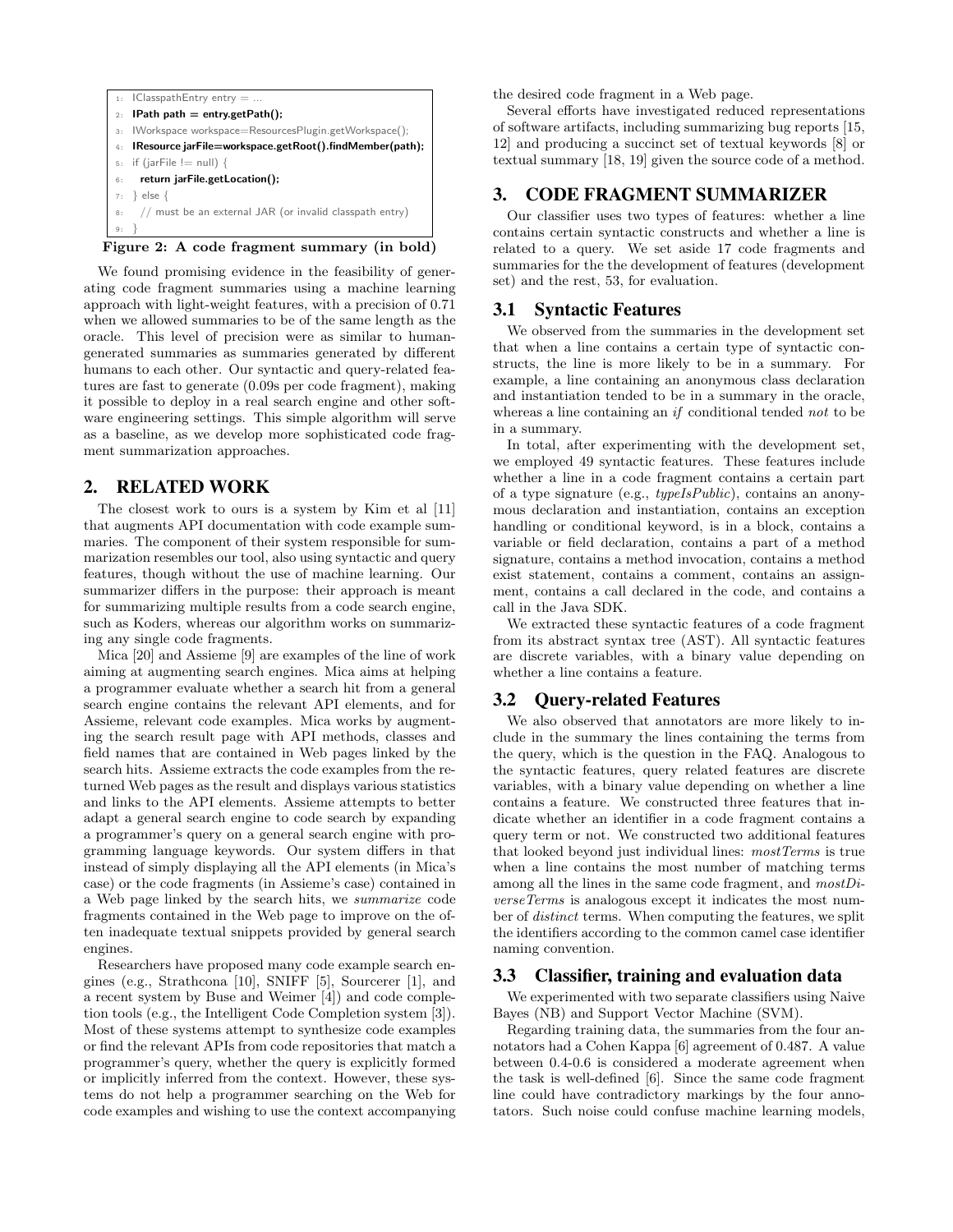

more so for SVM than Naive Bayes. Other previous efforts in summarization have addressed this problem by training and evaluating a model using a gold standard summary [15]. A gold standard summary for a given code fragment consists of lines marked as in-summary by at least two annotators, and lines marked by one annotator or none are not considered to be in a gold standard summary. On average, the size of a summary in the gold standard was  $33.5\%$  (sd=14.5%) of the original code fragment.

## 4. FEASIBILITY STUDY

Our main research question is whether it is feasible to generate code fragments summaries using only syntactic and query-related features. On average, our summarizer could generate features for a code fragment in 0.09 seconds per code fragment. If we can generate reasonable code fragment summaries using these two simple types of features, it would provide us with a promising feasibility argument and baseline for developing more sophisticated techniques.

#### Effectiveness Metrics

We used leave-one-out cross validation, where "one" (also known as a fold) refers to one code fragment.<sup>2</sup> For each fold, we defined the correctness of the generated summary as the corresponding gold standard summary.

To evaluate how well a generated summary resembles the gold standard summary in the oracle, we compared the two using R-precision, an evaluation metric from the field of information retrieval [13]. R-precision is similar to precisionat-k, the precision for summaries of length k. Precision-at-k determines out of the top k lines predicted by our classifier  $(predicted_k)$ , how many are correct  $(|oracle \cap predicted_k|)$ . R-precision differs from precision-at-k by allowing summaries of variable lengths. The R-precision of a code fragment evaluates the top R lines returned by our classifier  $(pred_R)$ , where  $R$  is the length of the summary oracle. More formally, R-precision is given by  $\frac{|oracle \cap predicted_R|}{|predicted_R|}$ .

#### Effectiveness results

As a preliminary evaluation, we assessed the performance of our summarizer by comparing whether the classifier was better than three baselines: the first-N-lines classifier which



constructs a summary of length  $N$  by picking the first  $N$ lines of a code fragment, the last-N-lines classifier which picks the last  $N$  lines, and the  $SVM$ -query-only classifier that only uses the two query related features described in Section 3.2. We conducted the performance comparison through a receiver operator characteristic (ROC) curve. An ROC curve depicts the trade-off between the true positive rate and false positive rate as we varied N from one line to four lines. This curve enables us to understand explicitly the performance trade-off among different summary lengths. The coordinate of a point on the curve is given by the average true positive rate (average of each of the true positive rate per code fragment) and average false positive rate (average of each of the false positive rate per code fragment). The *true positive rate* of a code fragment  $c$  is given by: |{lines in gold st. summary of  $c$ } ∩ {lines in gen. summary of  $c$ }|

|{lines in gold st. summary of  $c$ }|

The *false positive rate* of a code fragment  $c$  is given by:  $|\{\text{lines in } c \text{ not in gold st. summary}\}\cap \{\text{lines in gen. sum. of } c\}|$  $\vert$ {lines in *c not* in gold st. summary} $\vert$ 

Averaging the rates per code fragment (rather than for all lines) aligns better with the actual task of providing a summary for a code fragment (rather than being just an exercise of predicting summary-membership of lines). The closer the ROC curve is to the upper left corner (with fewer false positives and more true positives), the better the classifier. The area under the curve sums up this intuition: the better the classifier, the closer its area under a ROC curve is to 1.

Figure 3 shows five ROC curves: two versions of our classifier (SVM and NB, the two thicker lines) and three baselines (SVM-query-only, first-N-lines, and last-N-lines, the three thinner lines). Our two classifiers have area under the curve of 0.806 for SVM and 0.772 for NB. Both clearly lie above the first-N-lines baseline (the area under the curve is 0.493) and last-N-lines baseline (the area under the curve is 0.503). In addition, the two classifiers using both syntactic and query features out-perform the baseline using only query-related features, SVM-query-only, whose area under the curve is 0.629.

#### Comparing generated and annotators' summaries

Figure 4 illustrates the Kappa agreement of the four annotators (kappa=0.487) and how the agreement changed when we left out the summaries provided by each one of the annotators and replaced the summaries of the left-out annotator with summaries generated by the classifier. In one case (A3), swapping in the generated summaries even improved the agreement, whereas in two cases the agreement decreased slightly and in the third case decreased more. The average of the four kappa statistics of the three-annotatorsplus-our-classifier settings was 0.484, almost the same as the agreement of the four annotators.

<sup>2</sup>To maximize the training data but still evaluate on the unseen evaluation data, the cross validation consisted of 53 folds, each fold yielded a prediction for one summary trained on 69 (i.e., 17+53-1) gold standard summaries.